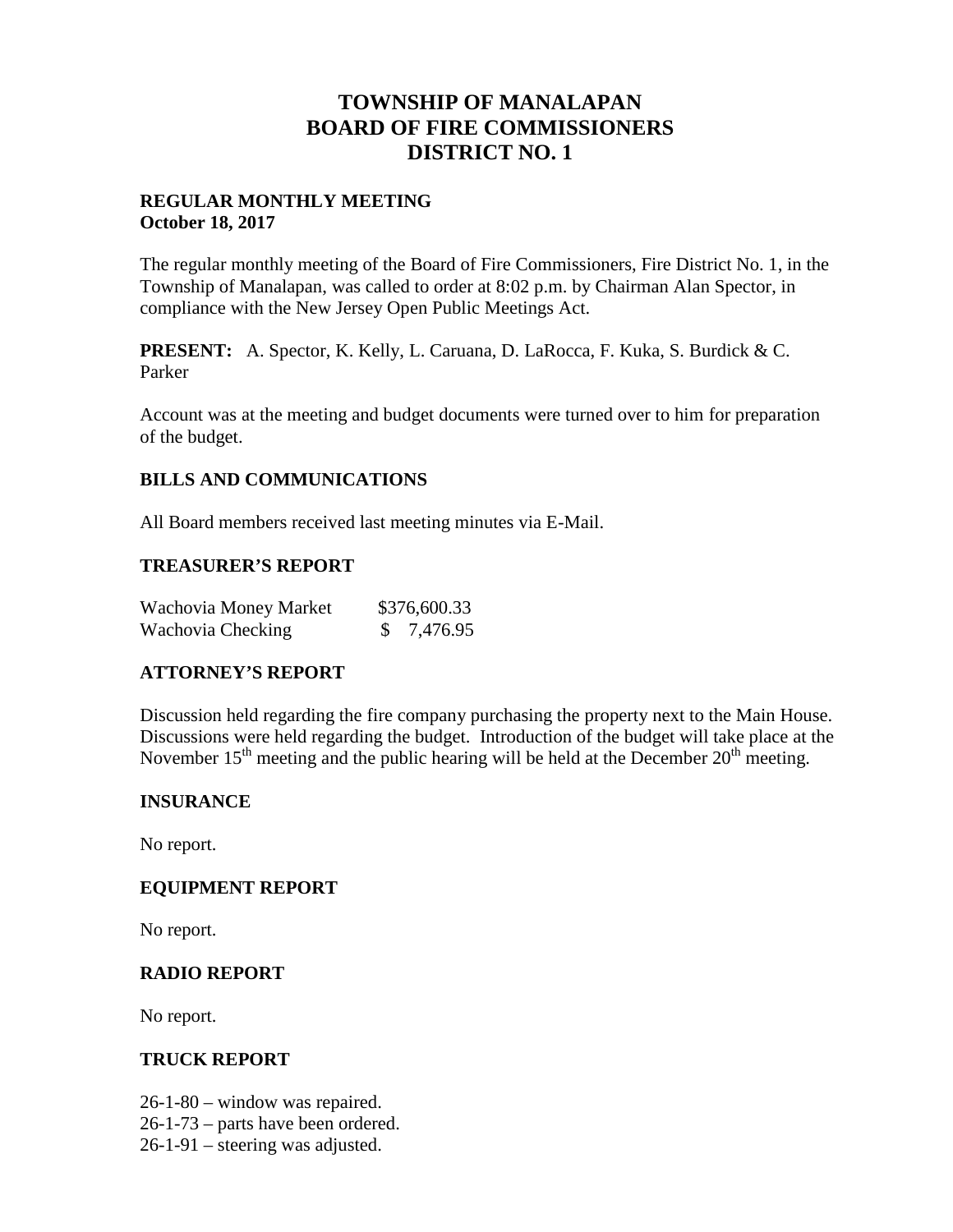# **CHIEF'S REPORT**

No report.

# **ASSOCIATION REPORT**

No report.

## **TRUSTEES' REPORT**

No report.

## **OLD BUSINESS**

See attached.

### **NEW BUSINESS**

Commissioner LaRocca made a motion to pay all vouchers; this was seconded by Commissioner Caruana. All voted aye.

Commissioner LaRocca made a motion not to exceed \$700 to purchase a new Class A uniform for Steve Burdick; this was seconded by Commissioner Caruana. All voted aye.

Meeting opened to the public at 8:49 P.M.

A motion was made by Commissioner Spector to adjourn; it was seconded by Commissioner Kelly and all voted aye.

Meeting adjourned at 8:50 P.M.

Respectfully submitted, Kenneth Kelly, Clerk